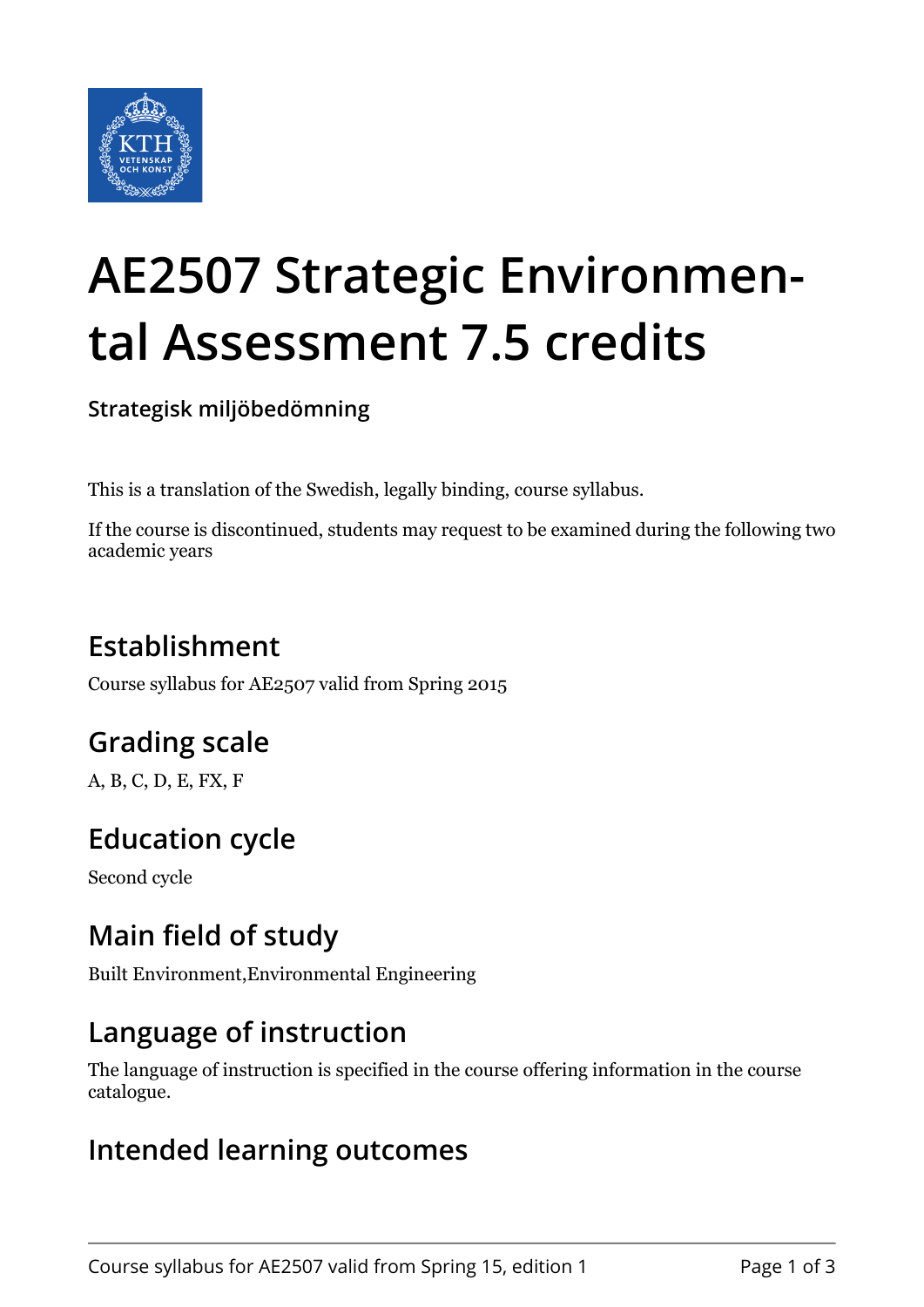The overall objective of the course is to learn international theory, the practical process, terminology and methods of performing and producing an SEA. After accomplishing the course activities, the student should have a theoretical and conceptual understanding of

- the key principles of the SEA process;
- the terminology and methods used in SEA;
- the role of SEA in relation to the planning and decision-making process:
- SEA trends and practices in an international perspective;
- the methodological issues related to the performance of SEA;
- interdisciplinarity in relation to the performance of SEA.

#### **Course contents**

The course consists of lectures and two exercises.

In the lectures the basic principles for SEA and its applications are presented and analysed. In the lectures, course literature is discussed and exemplified and also additional information is provided.

The course includes two exercises, where aspects of the practical process, terminology and methods of performing an SEA are applied. The first exercise, which is an individual study, and the second exercise, which is a group study, are both carried out at the workshops, which are scheduled during the course. The exercises are compulsory.

# **Specific prerequisites**

Proficiency in English (English B or equivalent). Bachelor's degree in the field of civil engineering, environmental engineering, ecology, or another subject with clear relevance to the course, of at least 180 higher education credits.

English language proficiency equivalent to (the Swedish upper secondary school) English course B/6.

#### **Examination**

- TEN1 Examination, 3.5 credits, grading scale: A, B, C, D, E, FX, F
- ÖVN2 Exercise, 2.5 credits, grading scale: A, B, C, D, E, FX, F
- ÖVNA Exercise, 1.5 credits, grading scale: P, F

Based on recommendation from KTH's coordinator for disabilities, the examiner will decide how to adapt an examination for students with documented disability.

The examiner may apply another examination format when re-examining individual students.